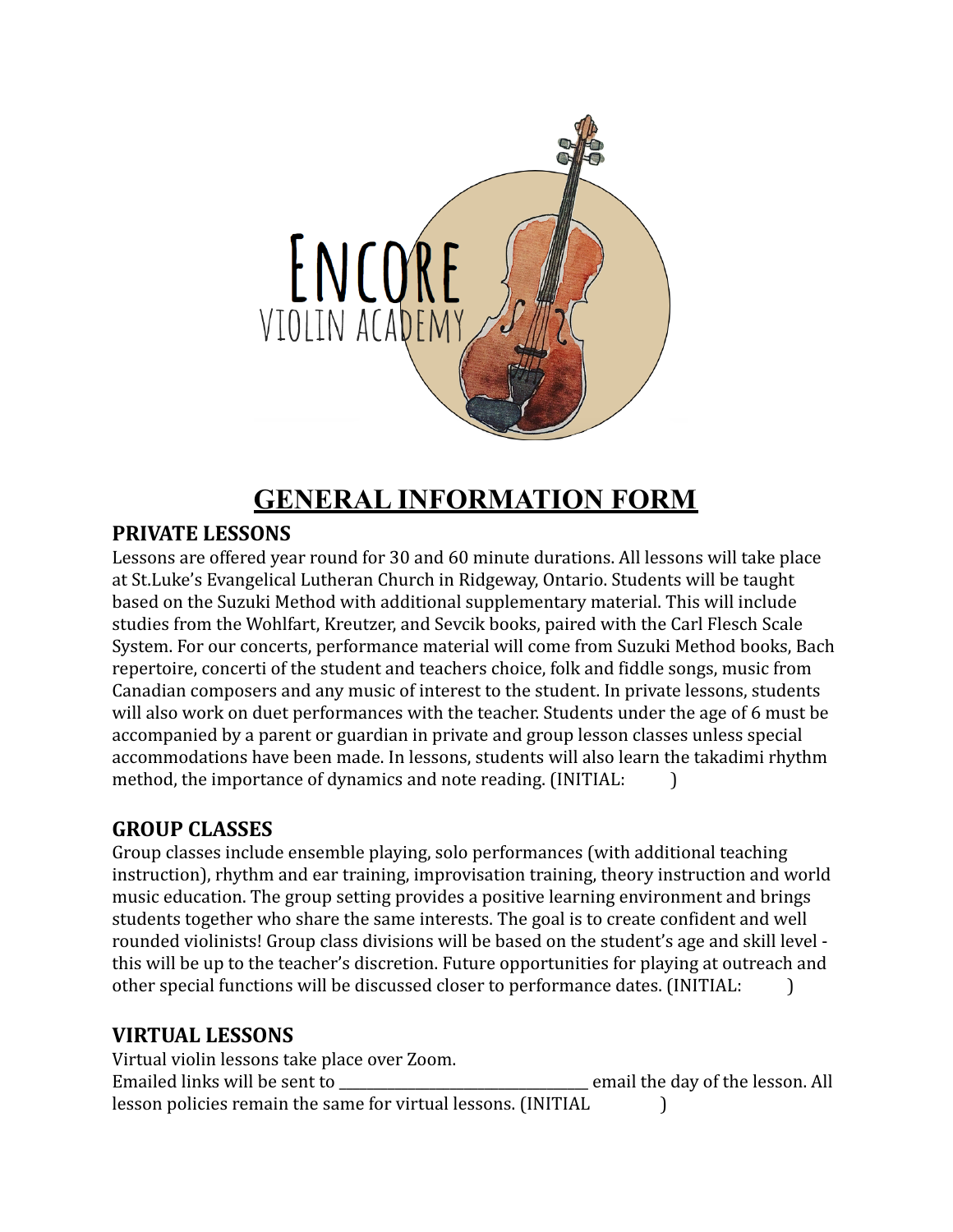### **CONCERTS/PERFORMANCE OPPORTUNITIES**

Group concerts are scheduled one or two times a year and will showcase the repertoire being studied during weekly group classes, as well as highlighting solo performances studied in private lessons — a wonderful reward for all of the dedicated hard work! Concerts are free to attend and will be held at St. Luke's Evangelical Lutheran Church in Ridegway, Ontario. Several group lessons as well as the dress rehearsal are open to all students and are of no charge. Students who have prepared a selection of tunes and maintain regular summer lessons are welcome to join me at the Ridgeway Farmers Market on a Saturday morning. This includes playing anywhere from 3-8 songs as a solo busker. (INITIAL: )

## **ACCOMPANISTS**

Encore Violin Academy arranges an accompanist to come to St. Luke's Church on lesson nights at scheduled dates before a concert. The set accompanist will attend during regular lesson times for concert rehearsals, so, these lessons will include the teacher and accompanist. A half an hour accompanist fee for each week will be roughly \$25 in addition to your normal lesson costs. Encore Violin Academy will cover the cost of the accompanist for dress rehearsals and concerts. Any additional time spent with an accompanist must be paid directly to the accompanist by the student based on a disclosed hourly rate.

(INITIAL: )

## **MISSED LESSONS**

Students are entitled to makeup lessons due to extreme weather or bereavement. The teacher is not obliged to make up student-cancelled lessons due to illness, other scheduled events, or any **last minute cancellations made the day of the lesson.** Lesson cancellations made prior to the day of the lesson will have the lesson payment pushed to next month's tuition. Teachers will use their discretion. Lessons cancelled by the teacher will be rescheduled for another time that is mutually suitable. If for any reason this is not possible, any unused lessons will be refunded. (INITIAL: )

## **Lesson Payments**

Lessons are paid in full at the beginning of every month. If you need special requirements please specify in the **Student Lesson Form, Policy and Payment Plan** section. (INITIAL: )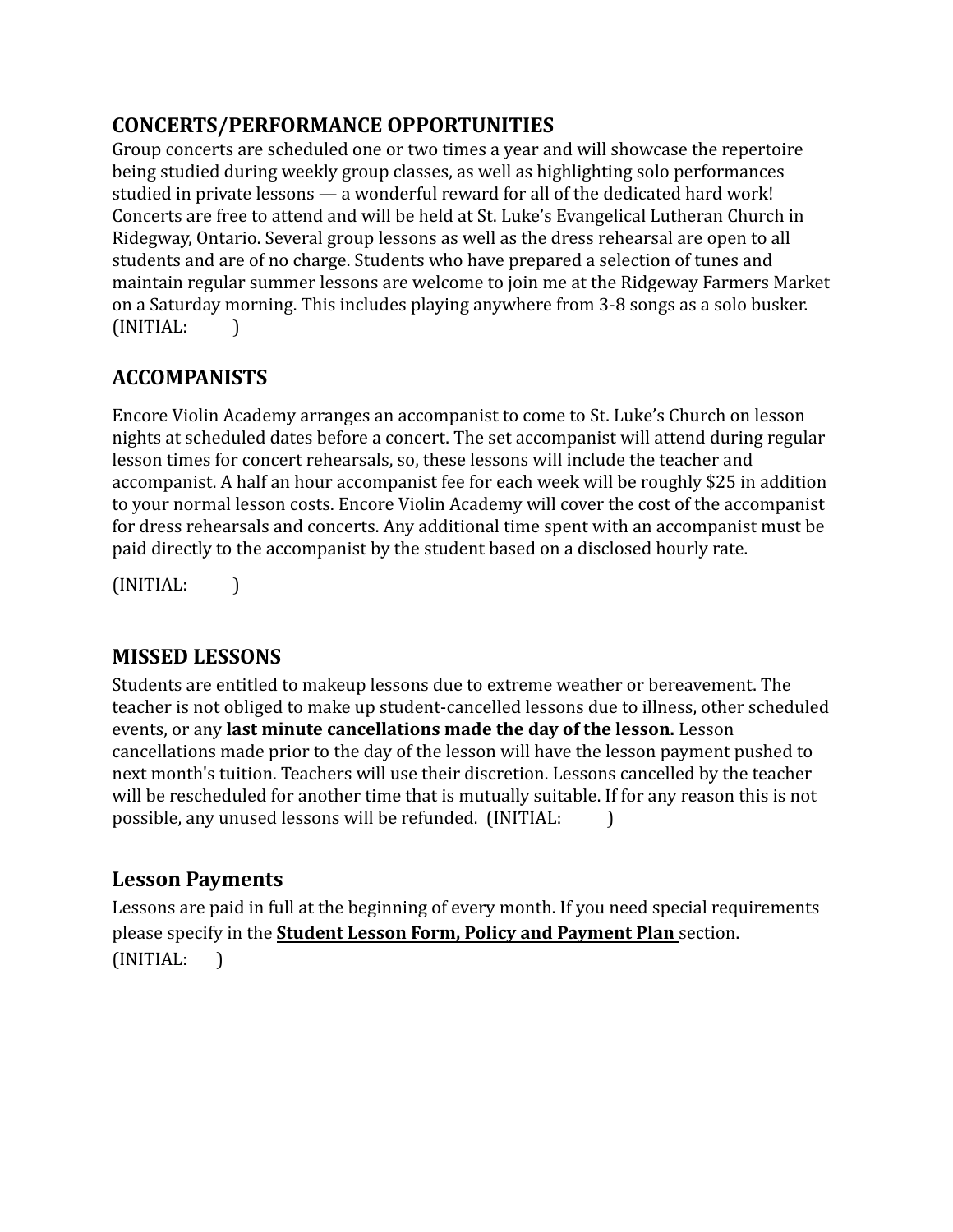# **Student Lesson Form, Policy and Payment Plan**

Student Name: Parent/Guardian Name(s):

## **Parent Contact (if student is under the age of 18)**

| Phone number:                 | Student's date of Birth: |
|-------------------------------|--------------------------|
| Street address:               | Email Address:           |
| City:                         | Postal Code:             |
| <u><b>Student Contact</b></u> |                          |
| Phone number:                 | Date of Birth:           |

Street address: Email Address:

City: Postal Code:

## **In Case of Emergency**

Name: Relationship to Student: Phone Number:

Any disabilities/accessabilities accommodations needed that you would like to notify the teacher of:

Any allergies you would like to notify the teacher of: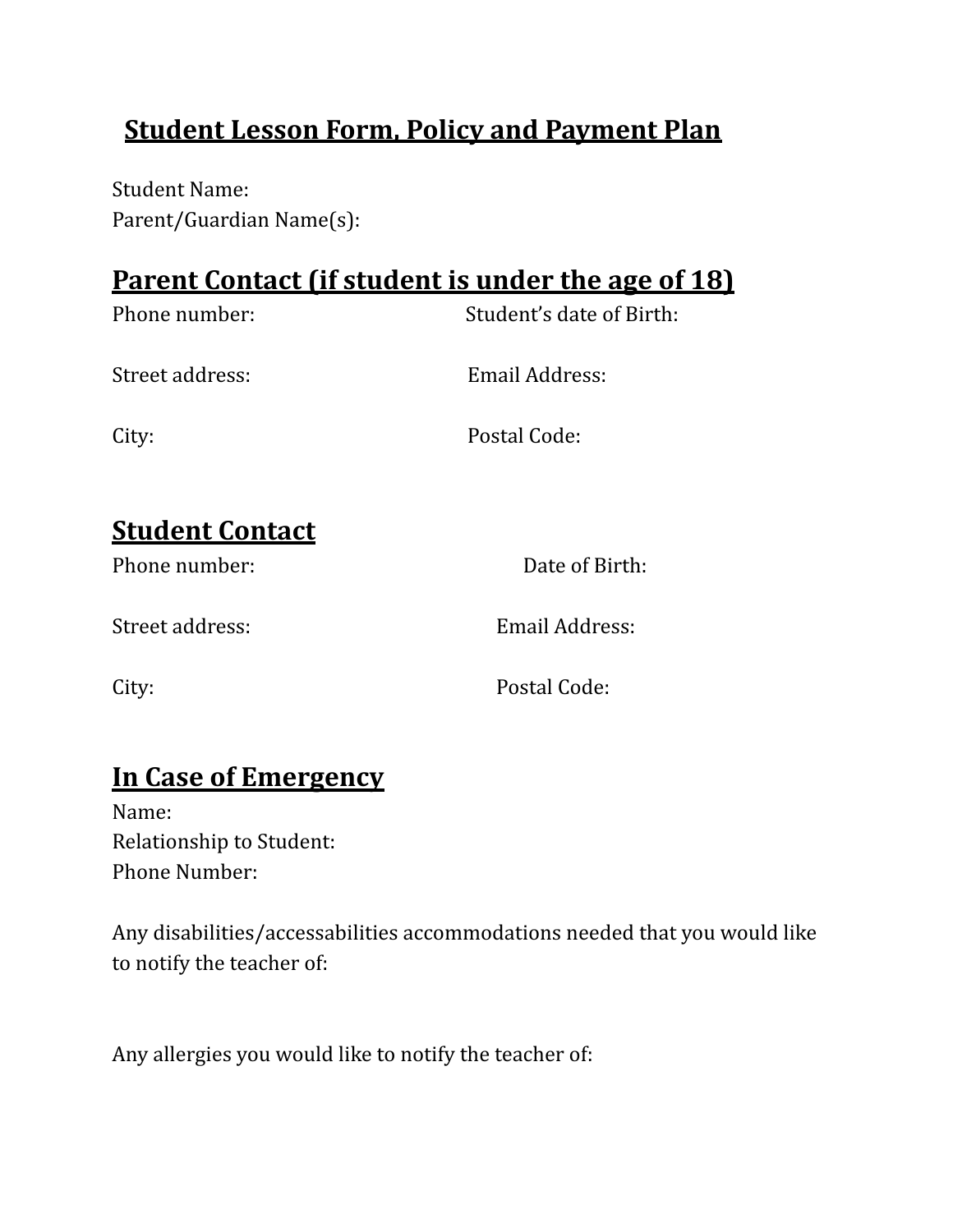## **PRICING AND PAYMENT PLANS**

PLEASE CIRCLE WHICH LESSON TYPE YOU WOULD LIKE

30 MINUTE LESSON \$30 60 MINUTE LESSON \$55

GROUP LESSON (60 minute) \$30

Student's private lesson time

Student's Group Lesson time

Private lesson and Group lesson classes will be paid in full at the beginning of every month by cash, cheque or etransfer to [hannahautumnflake@gmail.com](mailto:hannahautumnflake@gmail.com)

Have any payment accommodations been made?

How did you hear about us?

Have any lesson accommodations been made?

## **Consent (Please circle)**

I consent to the use of photos or videos taken of myself or my child during lessons/performances for marketing purposes. **(Yes or No)**

## **Please initial at the end of each paragraph of the General Information Form indicating consent to the following policies. Please make sure all other pages are filled out completely.**

**Registration forms can be delivered in person at the first lesson, or scanned and e-mailed to [hannahautumnflake@gmail.com](mailto:hannahautumnflake@gmail.com)**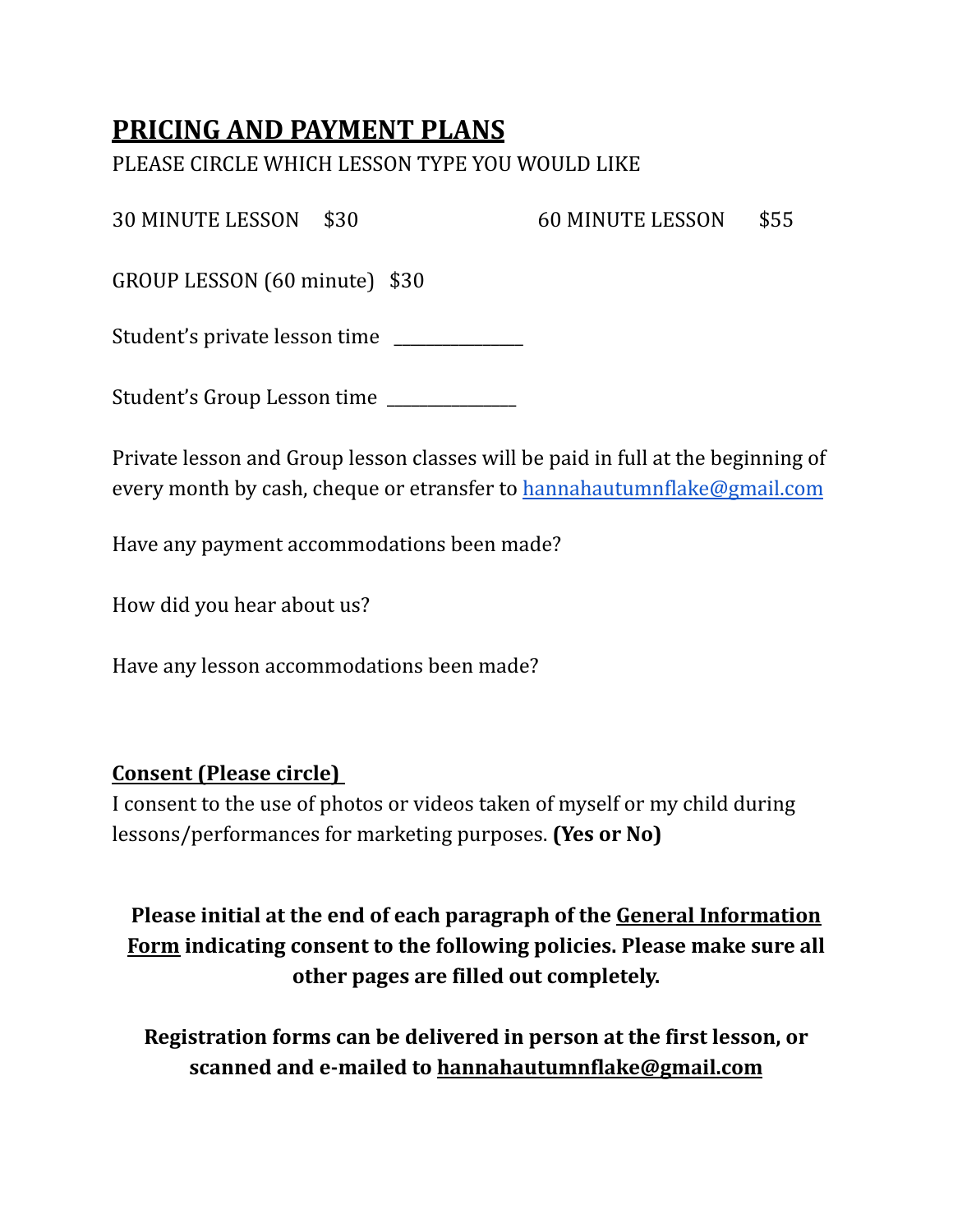# **REQUIRED MATERIALS**

#### VIOLIN & BOW FITTED TO THE STUDENT'S SIZE

- Assistance in helping the student find a proper fitting instrument can be offered
- For those looking, I generally recommend Kijiji, Thorald Music or Rysons Music
- Any purchased violin should come with a case to hold the instrument

#### ROSIN

- This helps the Bow stick to the strings

#### SHOULDER REST

- Helps the violin rest on the shoulder and stabilizes the instrument so it doesn't slip!

### MUSIC STAND

- For at home practice - this helps with proper posture

## Music Books

Suzuki Book #\_\_\_\_\_\_ (Depending on the student's starting level)

Additional study books such as the Wohlfart, Kreutzer, Sevcik and Carl Flesch Scale System will be assigned and expected to be purchased when the student advances. Solo performance material will mainly come from Suzuki Method books; for advanced students, Bach's Partita and Sonatas will be required for purchase and a concerto of the student and teachers choice will be selected. The folk and fiddle songs, music from Canadian composers, and any other material will be provided by the teacher.

Material for the group classes will be provided.